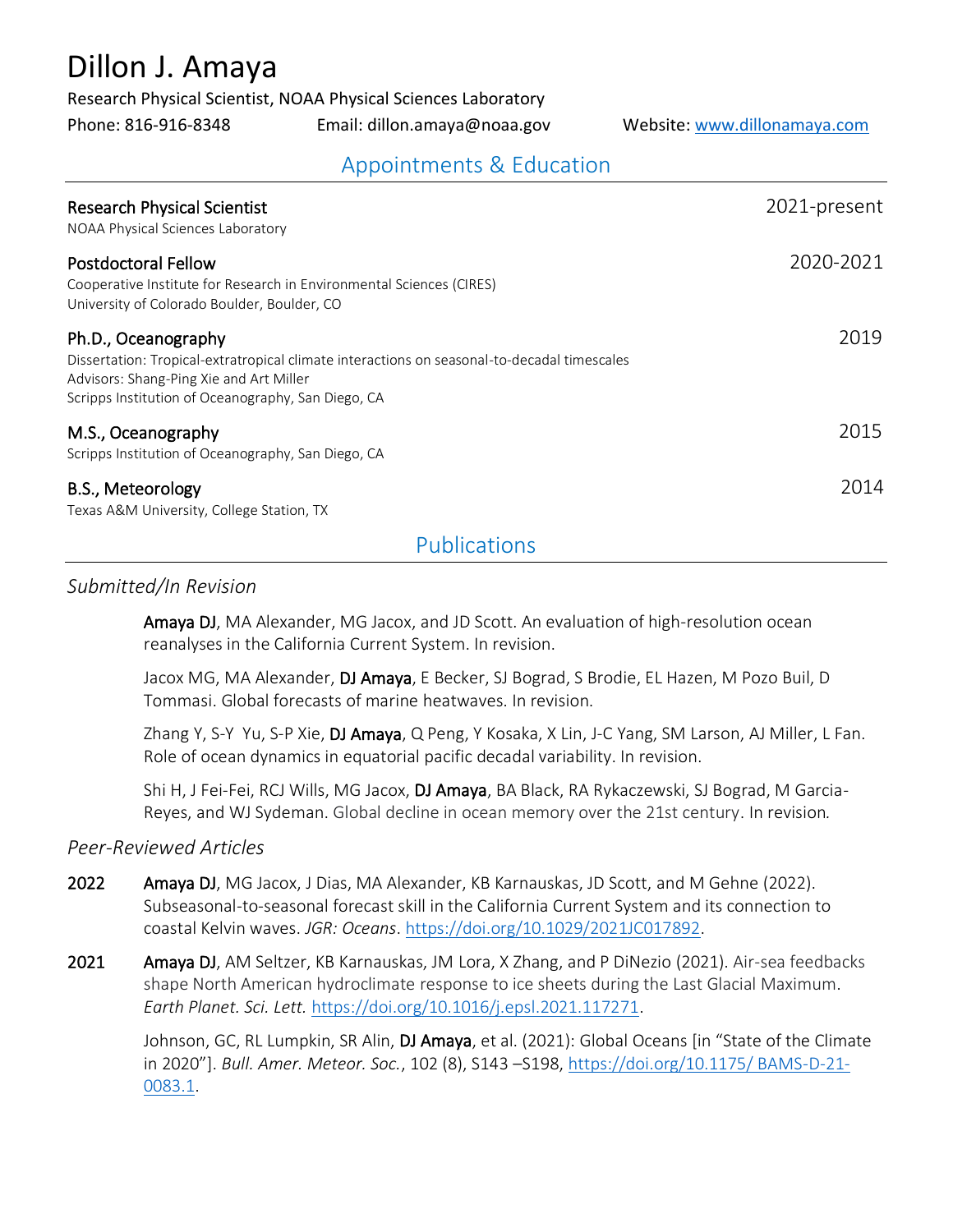Zhang Y, S Yu, DJ Amaya, Y Kosaka, SM Larson, X Wang, J-C Yang, MF Stuecker, S-P Xie, AJ Miller, and X. Lin (2021). Pacific Meridional Modes without Equatorial Pacific influence. *J. Clim.,*  [https://doi.org/10.1175/JCLI-D-20-0573.1.](https://doi.org/10.1175/JCLI-D-20-0573.1)

 Karnauskas KB, Zhang L, and Amaya DJ (2021). The atmospheric response to North Atlantic SST trends, 1870–2019. *Geophys. Res. Lett.*, 48, e2020GL090677, [https://doi.org/10.1029/2020GL090677.](https://doi.org/10.1029/2020GL090677)

 Amaya DJ, MA Alexander, A Capotondi, C Deser, KB Karnauskas, AJ Miller, and NJ Mantua (2021). Are Long-Term Changes in Mixed Layer Depth Influencing North Pacific Marine Heatwaves? [in "Explaining Extremes of 2019 from a Climate Perspective"]. *Bull. Amer. Meteor. Soc.*, 102 (1), S59– S66, [https://doi.org/10.1175/BAMS-D-20-0144.1.](https://doi.org/10.1175/BAMS-D-20-0144.1)

2020 Schmidt DF, DJ Amaya, KM Grise, and AJ Miller (2020). Shifts of the North Pacific Subtropical High drive upwelling trends in the California Current System. *Geophys. Res. Lett*. [https://doi.org/10.1029/2020GL088996.](https://agupubs.onlinelibrary.wiley.com/doi/abs/10.1029/2020GL088996)

 Amaya DJ, AJ Miller, S-P Xie and Y Kosaka (2020). Physical drivers of the summer 2019 North Pacific marine heatwave. *Nat. Comm.*, 11, 1903. [https://doi.org/10.1038/s41467-020-15820-w.](https://doi.org/10.1038/s41467-020-15820-w)

Johnson NC, DJ Amaya, Q Ding, Y Kosaka, H Tokinaga and S-P Xie (2020). Multidecadal modulation of key metrics of global climate change. *Glob. and Planet. Change*, [https://doi.org/10.1016/j.gloplacha.2020.103149.](https://www.sciencedirect.com/science/article/pii/S0921818120300394)

2019 Amaya DJ (2019). The Pacific Meridional Mode: a Review. *Curr. Clim. Change Reports*, 5, 296-307, [doi:10.1007/s40641-019-00142-x.](https://link.springer.com/article/10.1007/s40641-019-00142-x)

 Amaya DJ, Y Kosaka, W Zhou, Y Zhang, S-P Xie and AJ Miller (2019). The North Pacific pacemaker effect on historical ENSO and its mechanisms. *J. Clim.*, 32 (22), 7643-7661, [https://doi.org/10.1175/JCLI-D-19-0040.1.](https://doi.org/10.1175/JCLI-D-19-0040.1)

Wang JK, KR Johnson, A Borsato, DJ Amaya, GL Griffiths, GM Henderson and S Frisia (2019). Hydroclimatic variability in southeast Asia over the last two millennia. *Earth Planet. Sci. Lett.*, 525, [https://doi.org/10.1016/j.epsl.2019.115737.](https://doi.org/10.1016/j.epsl.2019.115737)

Sanchez SC, DJ Amaya, AJ Miller, S-P Xie and CD Charles (2019). Pacific Meridional Mode over the last millennium. *Clim. Dyn.,* 53, 3547–3560, [https://doi.org/10.1007/s00382-019-04740-1.](https://doi.org/10.1007/s00382-019-04740-1)

- 2018 Amaya DJ, N Siler, S-P Xie and AJ Miller (2018). The interplay of internal and forced modes of Hadley Cell expansion: lessons from the global warming hiatus. *Clim. Dyn.,* 51, 305-319, [https://doi.org/10.1007/s00382-017-3921-5.](https://doi.org/10.1007/s00382-017-3921-5)
- 2017 Amaya DJ, MJ DeFlorio, AJ Miller and S-P Xie (2017). WES feedback and the Atlantic Meridional Mode: observations and CMIP5 comparisons. *Clim. Dyn.,* 49, 1665-1679, [doi:10.1007/s00382-016-](https://link.springer.com/article/10.1007/s00382-016-3411-1) [3411-1.](https://link.springer.com/article/10.1007/s00382-016-3411-1)
- 2015 Amaya DJ, S-P Xie, AJ Miller and MJ McPhaden (2015). Seasonality of tropical Pacific decadal trends associated with the 21st century global warming hiatus, *J. Geophys. Res. Oceans*, 120, 6782–6798, [doi:10.1002/2015JC010906.](https://agupubs.onlinelibrary.wiley.com/doi/full/10.1002/2015JC010906)
- 2014 Amaya DJ and GR Foltz (2014). Impacts of canonical and Modoki El Niño on tropical Atlantic SST, *J. Geophys. Res. Oceans*, 119, [doi:10.1002/2013JC009476.](https://agupubs.onlinelibrary.wiley.com/doi/10.1002/2013JC009476)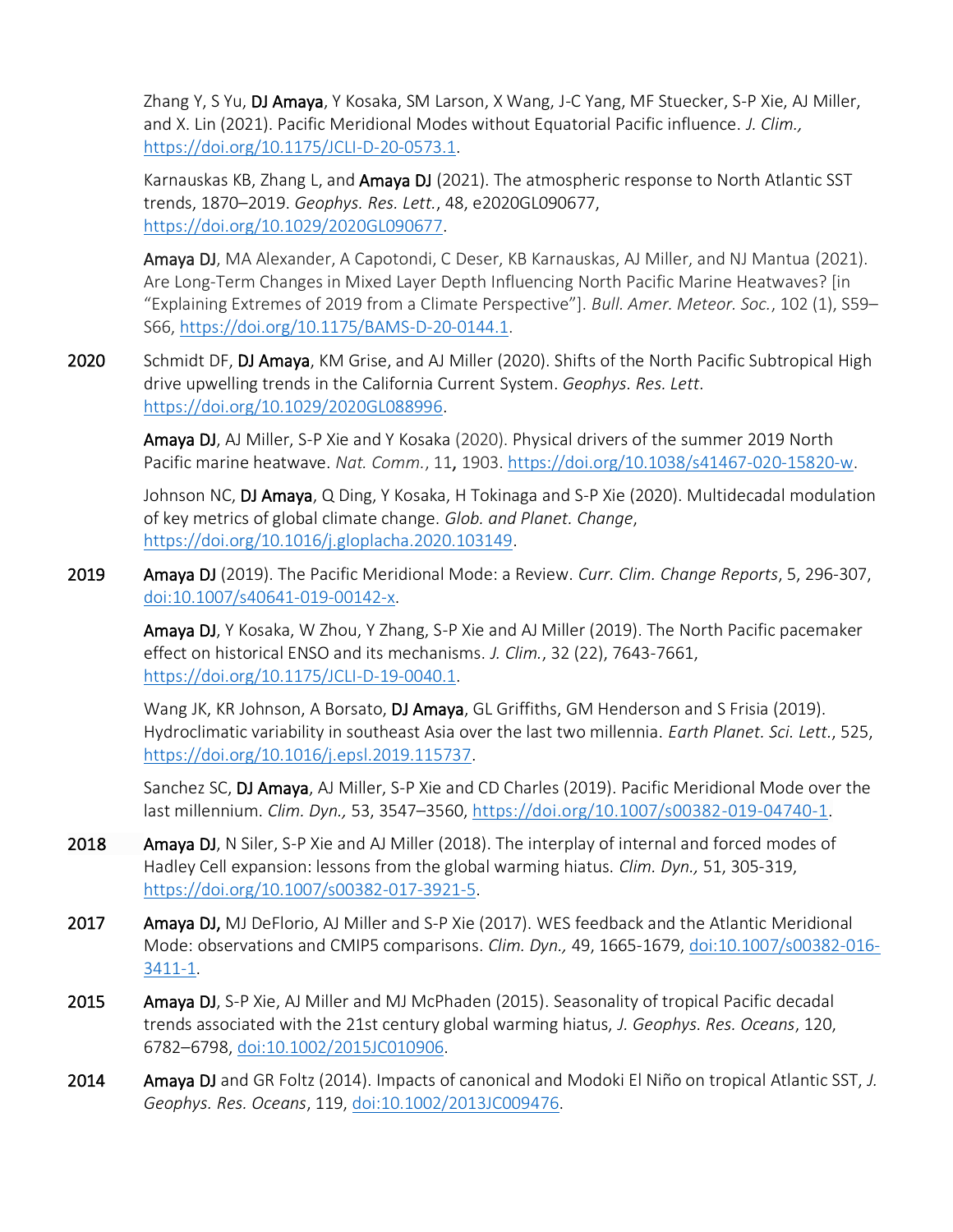2013 Kramm G, DJ Amaya, T Foken and N Mölders (2013). Hans A. Panofsky's Integral Similarity Function—At Fifty, *Atmos. Clim. Sci.,* 3, 4, 581-594. [doi:10.4236/acs.2013.34061.](https://file.scirp.org/Html/19-4700215---71_38223.htm)

#### *Invited Contributions*

- 2020 Amaya DJ and National Center for Atmospheric Research Staff (2020). The Climate Data Guide: [Meridional Modes and their Indices.](https://climatedataguide.ucar.edu/climate-data/meridional-modes-and-their-indices)
- 2018 Allen RJ and DJ Amaya (2018). The importance of ENSO/PDO to recent tropical widening. In ["Expansion of the Tropics"](https://indd.adobe.com/view/0717e0a0-33fd-4c5c-a9d1-d27a50ddb9e3), *Variations*, 16, 8-14, U.S. CLIVAR.
- 2016 Amaya DJ, NE Bond, AJ Miller and MJ DeFlorio (2016). The evolution and known atmospheric forcing mechanisms behind the 2013-2015 North Pacific warm anomalies. In ["A Tale of Two](https://indd.adobe.com/view/ffe33cde-3628-42e8-adc2-eaf85d8312e4)  [Blobs"](https://indd.adobe.com/view/ffe33cde-3628-42e8-adc2-eaf85d8312e4), *Variations*, 14, 1-6, U.S. CLIVAR.

#### *Opinion Writings*

2017 Victor DG, N Obradovich and DJ Amaya (2017). Why the wiring of our brains makes it hard to stop climate change. September 17, 2017. *[Los Angeles Times](https://www.latimes.com/opinion/op-ed/la-oe-victor-amaya-obradovich-why-our-brains-make-it-hard-to-stop-global-warming-20170917-story.html)*.

# Awards & Recognition

- 2021 Research Highlight, Amaya et al. (2021), US CLIVAR
- 2020 CIRES Postdoctoral Visiting Fellowship, University of Colorado Boulder
- 2018 Best Oral Presentation, Scripps Student Symposium Editor's Award, *Atmospheric Science Letters*
- 2017 Outstanding Teaching Assistant Award, Scripps Institution of Oceanography Research Highlight, Amaya et al. (2018), US CLIVAR
- 2015-18 Graduate Research Fellowship, NSF
- 2015 Research Highlight, Amaya et al. (2015), US CLIVAR
- 2014 Ed Felder Award for Excellence in Atmospheric Sciences, Texas A&M University Excellence in Oceanography Award, Texas A&M University Outstanding Student Award, Texas A&M University
- 2013-14 Astronaut Foundation Scholar, Astronaut Scholarship Foundation
- 2012-14 Ernest F. Hollings Scholarship, NOAA

### Funding

#### *Awarded*

2021-24 NSF Paleo Perspectives on Climate Change (P2C2)  $$549,398$ *An integrated model-proxy approach to understanding the structure and mechanisms of Western US hydroclimate change since the last glacial period* Lead PI, with Co-PIs: Alan Seltzer, Kris Karnauskas, Juan Lora and Becca Hatheway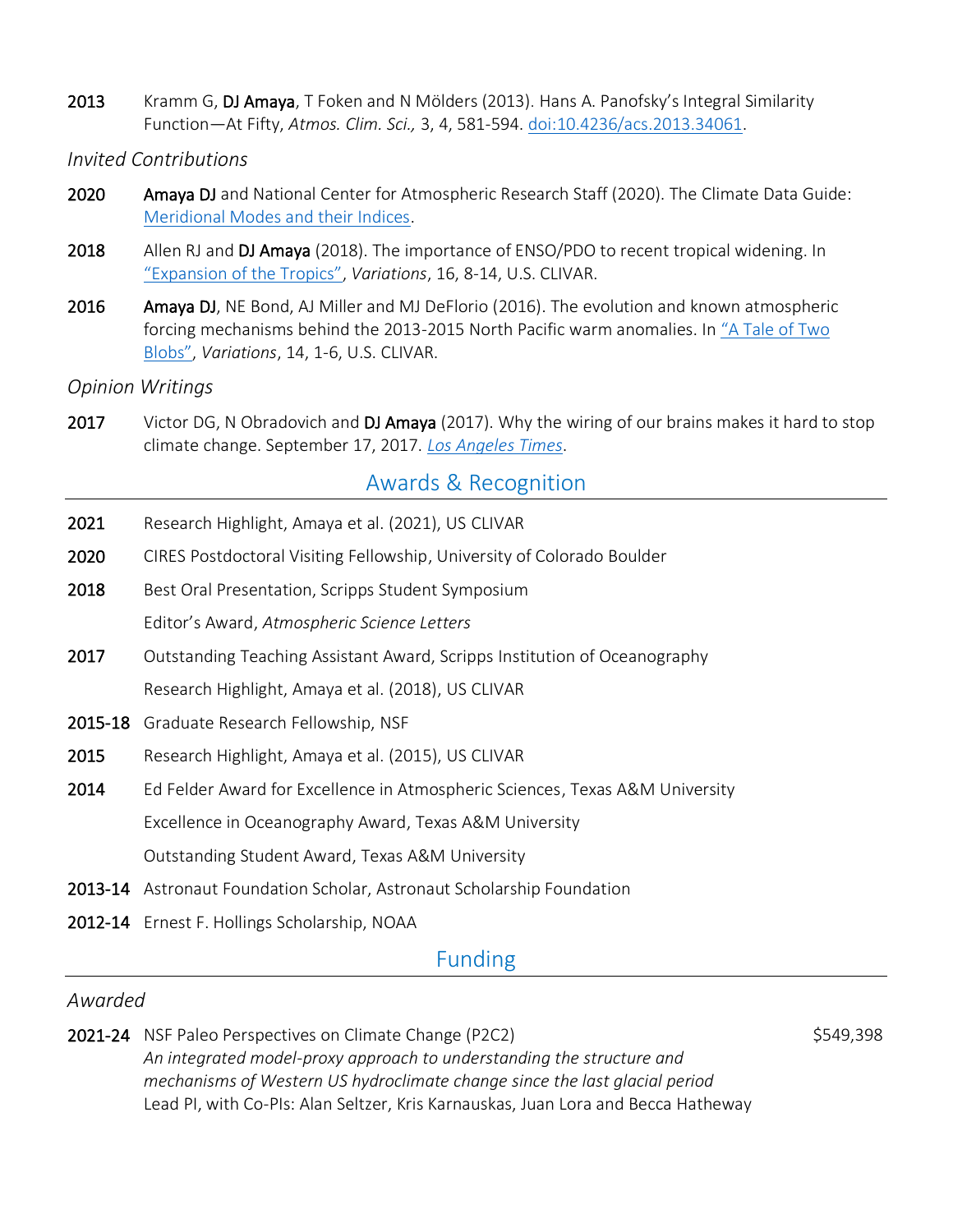2020-21 CIRES Postdoctoral Fellowship **\$135,000** \$135,000

2015-19 NSF Graduate Research Fellowship **\$138,000** \$138,000

# Department Seminars

| 2022 | University of Washington, School of Oceanography, Seattle, WA                      |
|------|------------------------------------------------------------------------------------|
| 2021 | Physical Sciences Laboratory, NOAA Earth System Research Laboratories, Boulder, CO |
|      | Woods Hole Oceanographic Institution, Climate and Paleo Seminar, Woods Hole, MA    |
|      | University of Connecticut, Department of Marine Sciences, Groton, CT               |
| 2020 | San Diego State University Climate Justice Series, San Diego, CA (YouTube Link)    |
|      | University of Washington, Department of Atmospheric Sciences, Seattle, WA          |
|      | University of Washington, School of Oceanography, Seattle, WA                      |
|      | National Center for Atmospheric Research, Boulder, CO (YouTube Link)               |
|      | NOAA Marine Prediction Task Force, Boulder, CO                                     |
| 2019 | Scripps Institution of Oceanography (Dissertation Defense), San Diego, CA          |
|      | Geophysical Fluid Dynamics Laboratory, Princeton, NJ                               |
|      | UK Met Office, Exeter, England                                                     |
|      | University of Exeter, Exeter, England                                              |
| 2018 | Georgia Tech University, Atlanta, GA                                               |
|      | Ulsan Institute of Science and Technology, Ulsan, South Korea                      |
| 2014 | Texas A&M University, College Station, TX                                          |
| 2013 | Atlantic Oceanographic and Meteorological Laboratory, Miami, FL                    |
|      |                                                                                    |

# Conference Presentations

2021 AGU: *Air-sea feedbacks shape North American hydroclimate response to ice sheets during the Last Glacial Maximum* [\(YouTube Link\)](https://www.youtube.com/watch?v=2AI615_J8YI)

JpGU (Invited Talk): *The North Pacific pacemaker effect on historical ENSO and its mechanisms*

 Climate Variability and Change Working Group Meeting (Talk): *Air-sea feedbacks shape North American hydroclimate response to ice sheets during the Last Glacial Maximum*

 Paleo Working Group Meeting (Talk): *Air-sea feedbacks shape North American hydroclimate response to ice sheets during the Last Glacial Maximum*

2020 AGU (Invited Talk): *The North Pacific pacemaker effect on historical ENSO and its mechanisms* [\(YouTube Link\)](https://www.youtube.com/watch?v=qfNl5br6E9o&feature=youtu.be)

 AGU (Talk): *Are long-term changes in mixed layer depth impacting North Pacific marine heatwaves?* [\(YouTube Link\)](https://www.youtube.com/watch?v=v3cNEYUzuos&feature=youtu.be)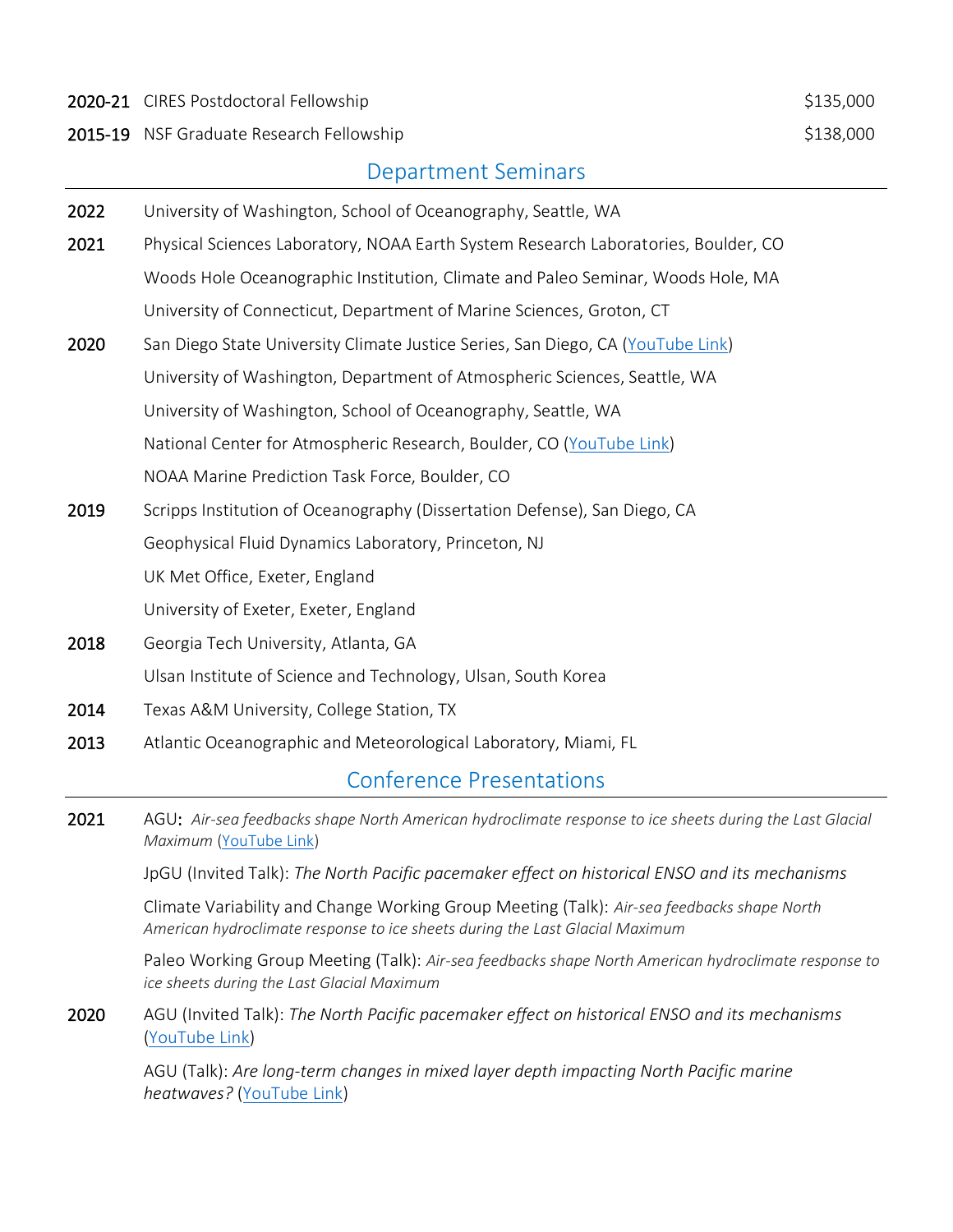US CLIVAR PPAI Panel Webinar (Talk): *The return of the Blob: understanding the recent North Pacific marine heatwave and its implications for the future*

Climate Variability and Change Working Group Meeting (Talk): *The North Pacific pacemaker effect on historical ENSO and its mechanisms*

 Ocean Sciences Meeting (Poster): *The North Pacific pacemaker effect on historical ENSO and its mechanisms*

2019 The 2nd Meridional Mode Workshop (Talk): *The Pacific Meridional Mode: a brief review, pacemaking, and the 2019 event*

> DWR Winter Weather Outlook Workshop (Talk): *Blob 2.0 in the Pacific Ocean, implications for this winter?*

Eastern Pacific Ocean Conference, EPOC (Talk): *The return of "The Blob" – A near real-time assessment of the 2019 North Pacific marine heatwave*

CICESE-SIO Joint Symposium (Poster): *The Pacific Meridional Mode pacemaker effect on historical ENSO*

EGU (Talk): *The North Pacific Meridional Mode effect on historical ENSO and its mechanism*

2018 AGU (Poster): *The Pacific Meridional Mode pacemaker effect on historical ENSO*

Scripps Student Symposium (Talk): *Going against the grain: Quantifying extratropical-to-tropical teleconnections*

Multi-Modal Oscillations in Ocean Basins Symposium (Talk): *Uncovering the North Pacific pacemaker effect on ENSO*

2017 AGU (Talk): *The interplay of forced and internal modes of Hadley Cell expansion: lessons from the global warming hiatus*

23rd Conference of Parties, COP23 (Talk): *What is driving global rainfall changes?*

2016 AGU (Poster): *WES feedback and the Atlantic Meridional Mode: observations and CMIP5 comparisons*

> Graduate Climate Conference (Poster): *WES feedback and the Atlantic Meridional Mode: observations and CMIP5 comparisons*

CLIVAR Open Science Conference (Poster): *WES feedback and the Atlantic Meridional Mode: observations and CMIP5 comparisons*

US CLIVAR Webinar (Talk): *The evolution and known atmospheric forcing mechanism of the 2013- 2015 North Pacific warm anomalies*

The 1st Meridional Mode Workshop (Talk): *Meridional Modes in the Observed Record*

22nd Conference of Parties, COP22 (Talk): *The "Hiatus" and the Paris Climate Agreements*

- 2015 Ocean-Atmosphere Dynamics in the Changing Climate Workshop (Talk): *Seasonality of tropical Pacific decadal trends associated with the 21st -century global warming hiatus*
- 2014 AMS (Poster): *Impacts of canonical and Modoki El Niño on tropical Atlantic SST*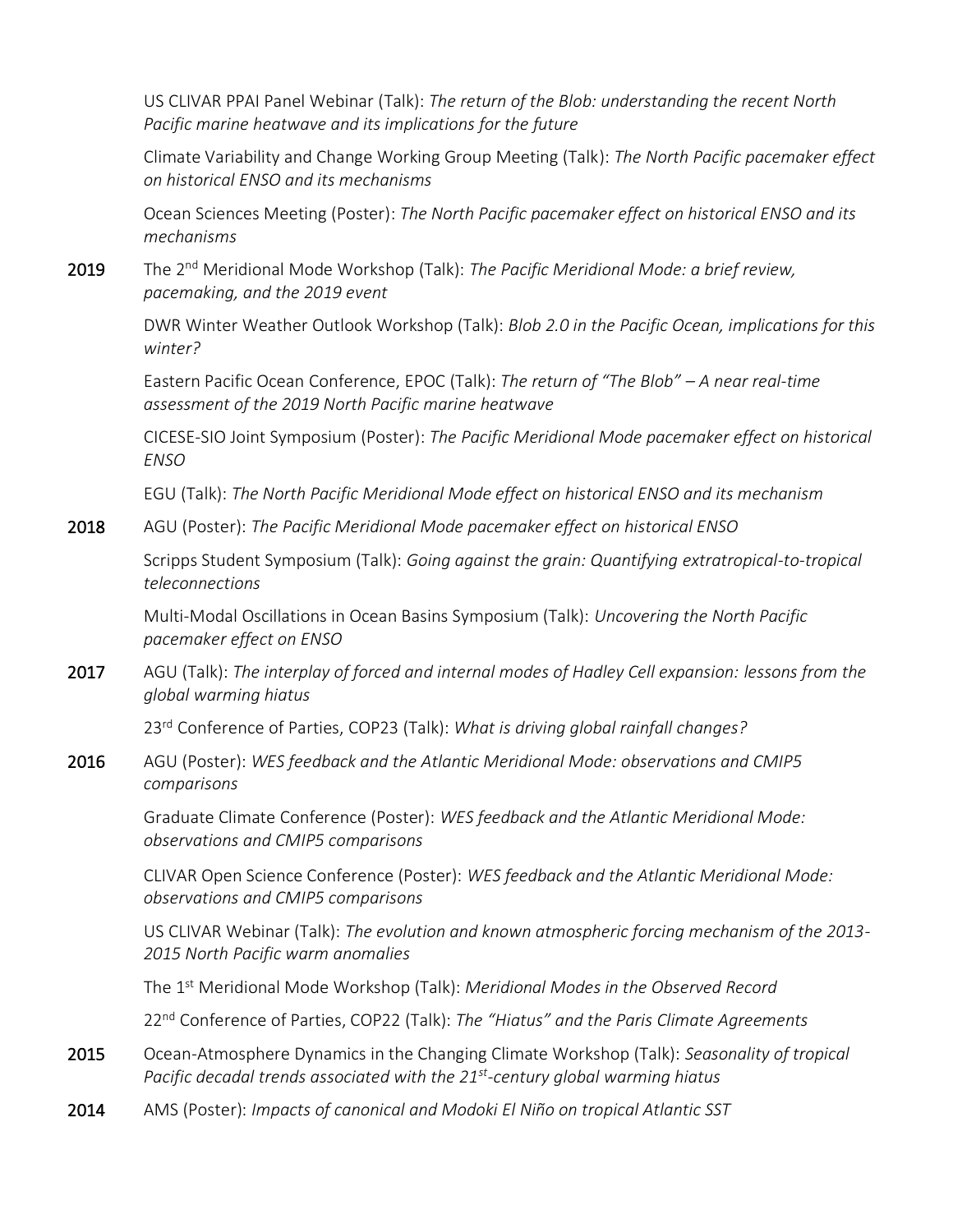Scripps Student Symposium (Poster): *Impacts of canonical and Modoki El Niño on tropical Atlantic SST*

2013 AGU (Poster): *How dust was the early Paleogene greenhouse world?*

NOAA Science and Education Symposium (Talk): *Impacts of canonical and Modoki El Niño on tropical Atlantic SST*

2012 AGU (Poster): *Reconstruction of South Pacific dust accumulation during the early Paleogene greenhouse*

2021 WCRP-CLIVAR Workshop on Climate Interactions Among the Tropical Basins, Virtual

# Other Academic Experience

- 2020 CESM Workshop, Boulder, CO 2019 The Large Ensemble Workshop, Boulder, CO Ī Ocean/Atmosphere Dynamics Meeting, Pasadena, CA 2017 CESM Tutorial, Boulder, CO Ī 2016 CLIVAR Early Career Science Symposium, Qingdao, China NASA JPL Summer School, Pasadena, CA ENSO Ecosystems Workshop, San Diego, CA Pacific Anomalies Workshop II, Seattle, CA Joint US-Japan Workshop on Climate Change and Variability, San Diego, CA 2015 Pacific Anomalies Workshop I, San Diego, WA Research cruise (32-days): Flow Encountering Abrupt Topography, *R/V Roger Revelle*, Palau 2014 Mark A. Cane Symposium, Palisades, NY
- 2013 Research cruise (37-days): PIRATA Northeast Extension, *R/V Ron Brown*, Trop. Atlantic

Professional Service

*Memberships & Committees*

- 2021-24 Member, American Meteorological Society Air-Sea Interactions Committee
- 2020-23 Member, US CLIVAR Predictability, Predictions, and Applications Interface (PPAI) Panel
- 2019-20 North American Regional Representative, Young Earth System Sciences Community
- 2018-19 Member, Scripps Heritage Committee
- 2014-19 Member, Scripps Community Outreach Program for Education (SCOPE)

#### *Conference Sessions & Workshops*

2020 Co-Convener, Large-scale atmosphere-ocean dynamics of climate variability and climate change, AGU Fall Meeting, Virtual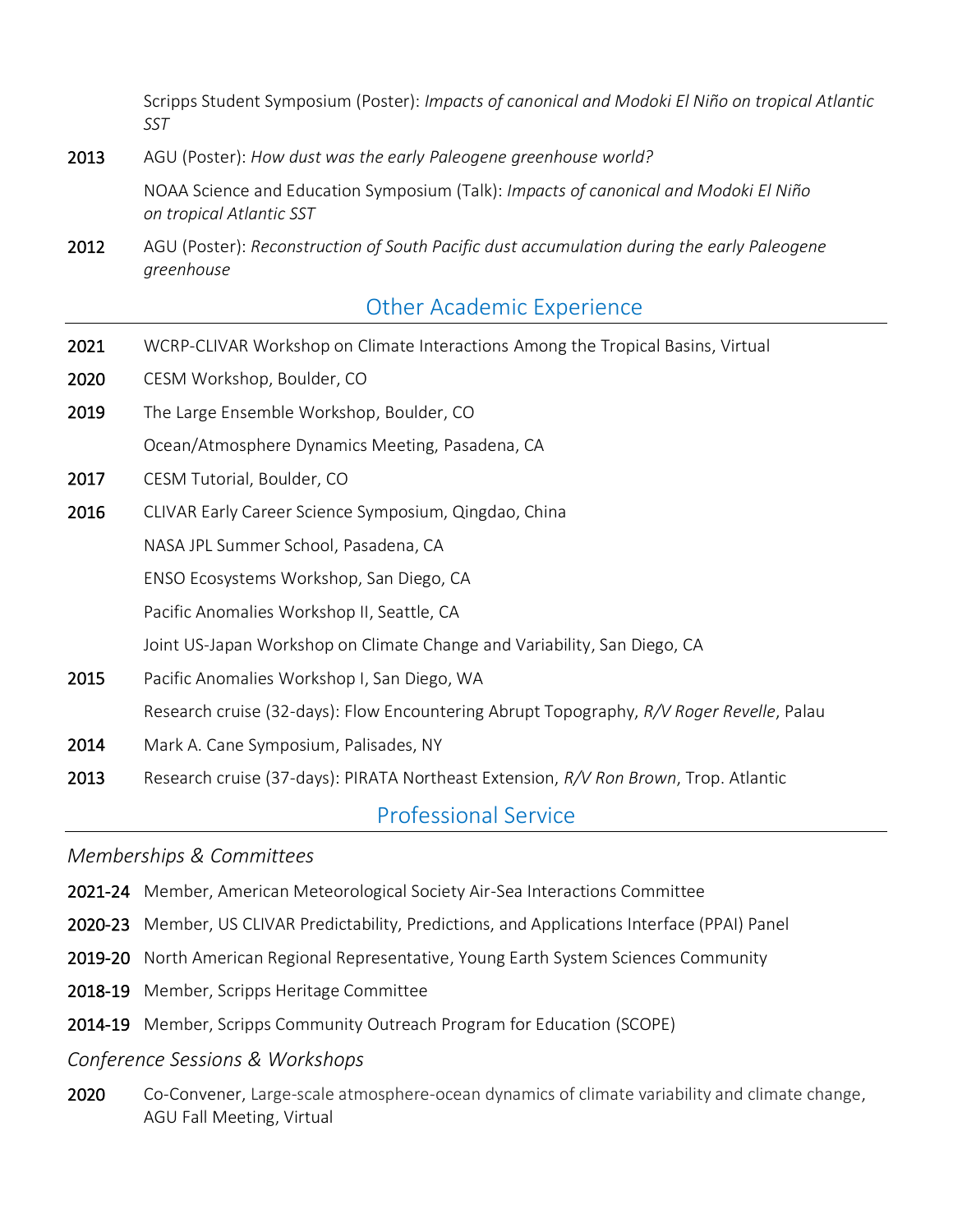Co-Chair, Eastern Pacific Ocean Conference (EPOC), Mount Hood, OR

- 2019 Co-Chair, The 2<sup>nd</sup> Meridional Mode Workshop, Columbus, OH
- 2018 Co-Convener, Mechanisms of Low-Frequency Ocean-Atmosphere Variability and Implications for Earth's Energy Budget, AGU Fall Meeting, Washington D.C.

#### *Reviewer*

NSF P2C2, Nature Geosciences, Nature Communications, Journal of Climate, JGR: Oceans, Atmospheric Science Letters, NASA Physical Oceanography Panel

# Teaching & Mentoring

| 2021 | Guest lecture for Climate Science and Policy Master's Program, SIO                                                             |
|------|--------------------------------------------------------------------------------------------------------------------------------|
|      | Guest lecture for Prof. John Love, San Diego State University, Environmental Chemistry                                         |
| 2020 | Guest lecture for Climate Science and Policy Master's Program, SIO                                                             |
|      | Guest lecture for Prof. Donata Giglio, University of Colorado Boulder, Our Changing Environment                                |
|      | Guest lecture for Prof. John Love, San Diego State University, Environmental Chemistry                                         |
| 2019 | Teaching Assistant and guest lecture for Prof. Joel Norris, Introduction to Atmospheric Science                                |
|      | Guest lecture for Climate Science and Policy Master's Program, SIO                                                             |
| 2018 | Guest lecture for Prof. Joel Norris, Introduction to Atmospheric Science                                                       |
|      | Two guest lectures for Climate Science and Policy Master's Program, SIO                                                        |
|      | Co-Instructor for Global Environmental Leadership and Sustainability Summer Course, UCSD                                       |
|      | Guest lecture for Prof. John Love, San Diego State University, Energy and the Environment                                      |
| 2017 | Teaching Assistant and guest lecture for Prof. Joel Norris, Introduction to Atmospheric Science                                |
|      | Co-Instructor for Global Environmental Leadership and Sustainability Summer Course, UCSD                                       |
| 2016 | Guest lecture for Prof. Joel Norris and Prof. Shang-Ping Xie, Dynamics of the Atmosphere and<br>Climate                        |
| 2015 | Teaching Assistant and guest lecture for Prof. Joel Norris and Prof. Shang-Ping Xie, Dynamics of the<br>Atmosphere and Climate |
|      | Guest lecture for Prof. David Larom, San Diego State University, <i>Energy and the Environment</i>                             |
|      | Guest lecture for Prof. Dale Chatfield, San Diego State University, Environmental Chemistry                                    |
|      |                                                                                                                                |

### Community Involvement & Outreach

Volunteer Activities

2014-19 Conducted 73 tours of the Scripps Pier for local K-12 school groups, perspective donors, visiting government officials, and the general public, San Diego, CA